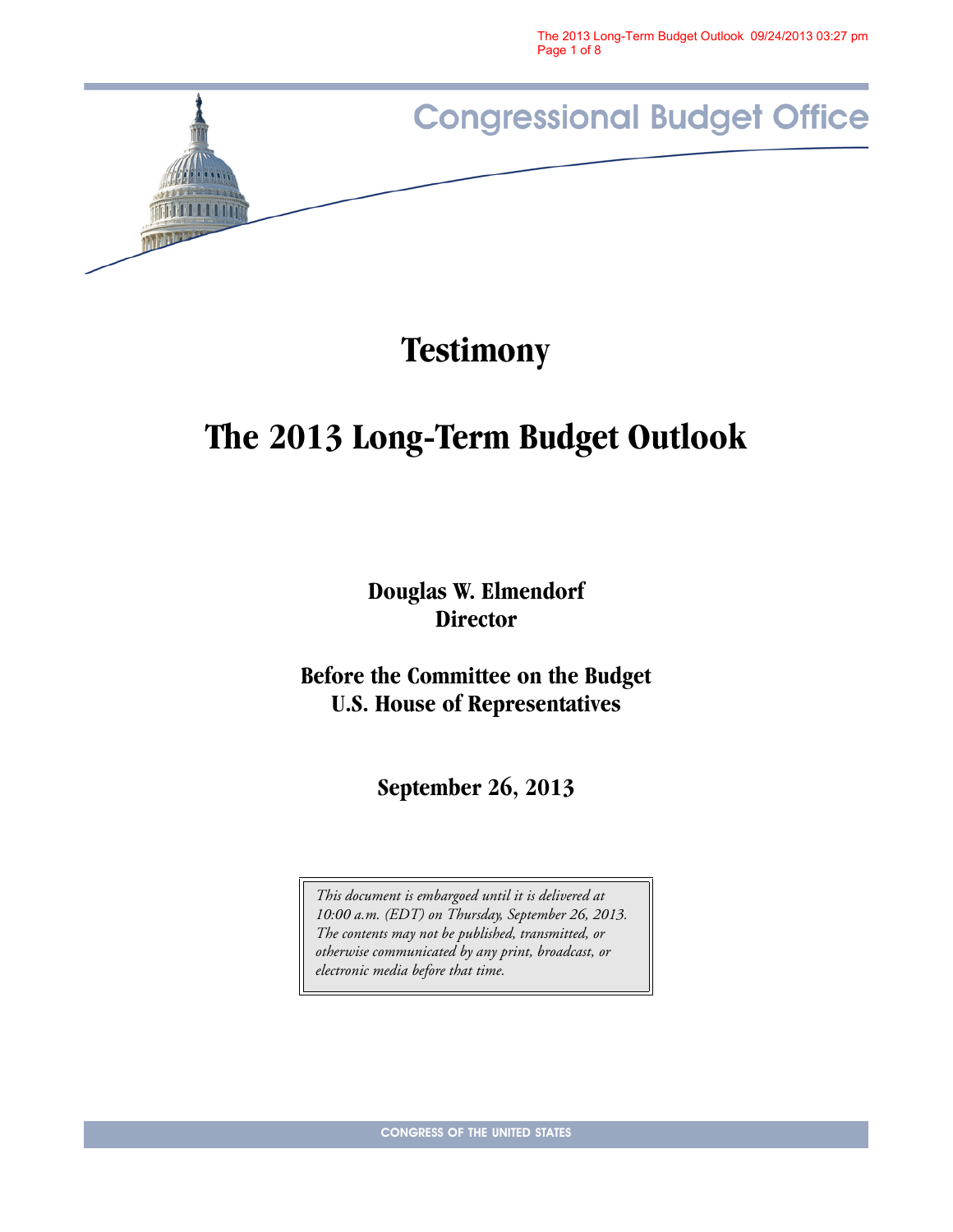The 2013 Long-Term Budget Outlook 09/24/2013 03:27 pm Page 2 of 8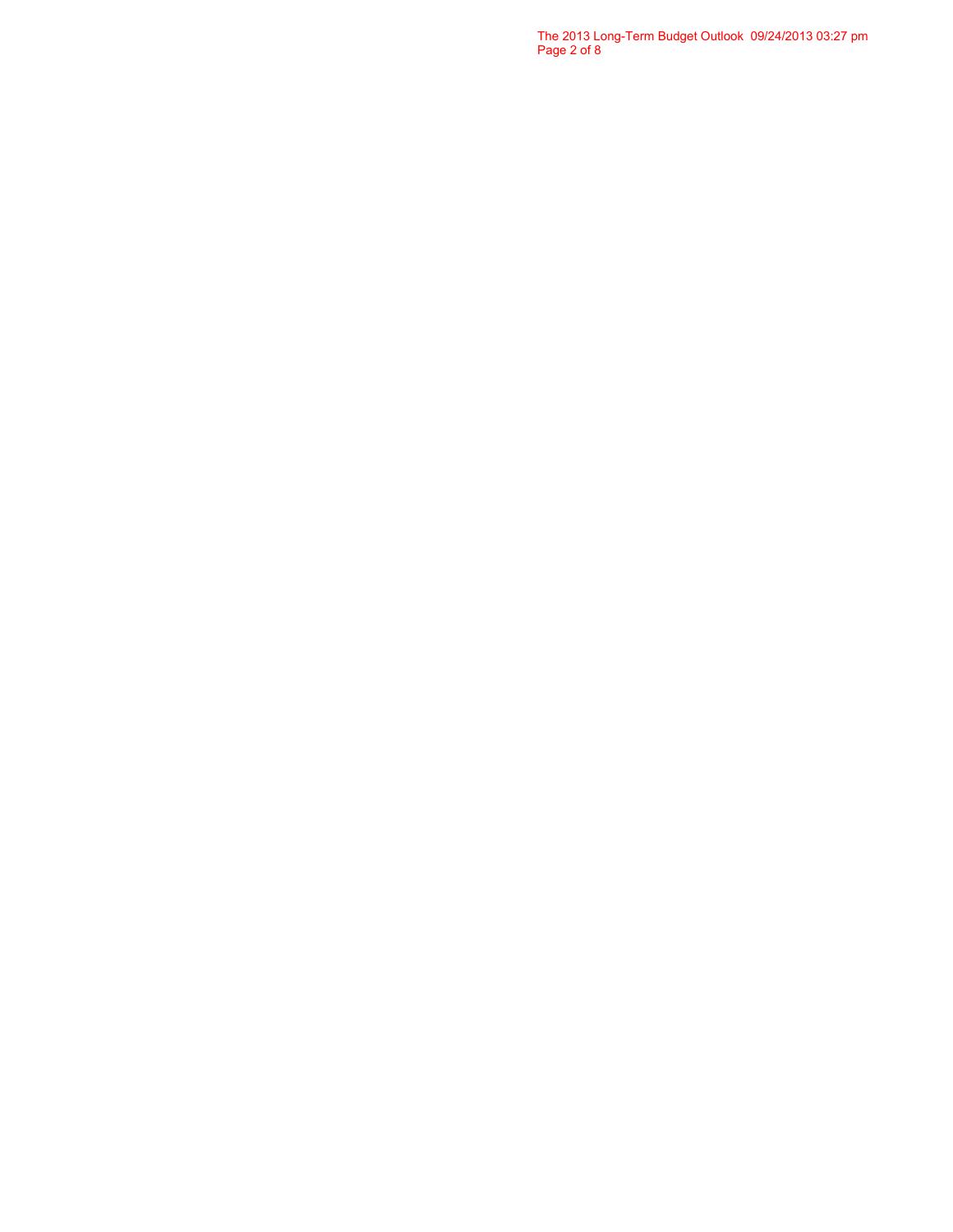Chairman Ryan, Congressman Van Hollen, and Members of the Committee, thank you for inviting me to testify on the Congressional Budget Office's (CBO's) most recent analysis of the long-term outlook for the budget and the economy. My statement summarizes the report *The 2013 Long-Term Budget Outlook*, which CBO released last week.

Between 2009 and 2012, the federal government recorded the largest budget deficits relative to the size of the economy since 1946, causing federal debt to soar. Federal debt held by the public is now about 73 percent of the economy's annual output, or gross domestic product (GDP). That percentage is higher than at any point in U.S. history except a brief period around World War II, and it is twice the percentage at the end of 2007. If current laws generally remained in place, federal debt held by the public would decline slightly relative to GDP over the next several years, CBO projects. After that, however, growing deficits would ultimately push debt back above its current high level. CBO projects that federal debt held by the public would reach 100 percent of GDP in 2038, 25 years from now, even without accounting for the harmful effects that growing debt would have on the economy (see [Figure 1\)](#page-3-0). Moreover, debt would be on an upward path relative to the size of the economy, a trend that could not be sustained indefinitely.

## **Budget Projections for the Next 10 Years**

The economy's gradual recovery from the 2007–2009 recession, the waning budgetary effects of policies enacted in response to the weak economy, and other changes to tax and spending policies have caused the deficit to shrink this year to its smallest size since 2008: roughly 4 percent of GDP, compared with a peak of almost 10 percent in 2009. If current laws governing taxes and spending were generally unchanged—an assumption that underlies CBO's 10-year baseline budget projections—the deficit would continue to drop over the next few years, falling to 2 percent of GDP by 2015. As a result, by 2018, federal debt held by the public would decline to 68 percent of GDP.<sup>1</sup>

However, budget deficits would gradually rise again under current law, CBO projects, mainly because of increasing interest costs and growing spending for Social Security and the government's major health care programs (Medicare, Medicaid, the Children's Health Insurance Program, and subsidies to be provided through health insurance exchanges). CBO expects interest rates to rebound in coming years from their current unusually The 2013 Long-Term Budget Outlook 09/24/2013 03:27 pm Page 3 of 8

low levels, sharply raising the government's cost of borrowing. In addition, the pressures of an aging population, rising health care costs, and an expansion of federal subsidies for health insurance would cause spending for some of the largest federal programs to increase relative to GDP. By 2023, CBO projects, the budget deficit would grow to almost 3½ percent of GDP under current law, and federal debt held by the public would equal 71 percent of GDP and would be on an upward trajectory.

## **Budget Projections for the Long Term**

Looking beyond the 10-year period covered by its regular baseline projections, CBO produced an extended baseline that extrapolates those projections through 2038 (and, with even greater uncertainty, through later decades). Under the extended baseline, budget deficits would rise steadily and, by 2038, would push federal debt held by the public close to the percentage of GDP seen just after World War II—even without factoring in the harm that growing debt would cause to the economy.

By 2038, CBO projects, federal spending would increase to 26 percent of GDP under the assumptions of the extended baseline, compared with 22 percent in 2012 and an average of 20½ percent over the past 40 years. That increase reflects the following projected paths for various types of federal spending if current laws generally remain in place:

- Federal spending for the major health care programs and Social Security would increase to a total of 14 percent of GDP by 2038, twice the 7 percent average of the past 40 years.
- $\blacksquare$  In contrast, total spending on everything other than the major health care programs, Social Security, and net interest payments would decline to 7 percent of GDP, well below the 11 percent average of the past 40 years and a smaller share of the economy than at any time since the late 1930s.

<sup>1.</sup> For details about CBO's most recent 10-year baseline, see Congressional Budget Office, *Updated Budget Projections: Fiscal Years 2013 to 2023* (May 2013), [www.cbo.gov/publication/](http://www.cbo.gov/publication/44172) [44172.](http://www.cbo.gov/publication/44172) In July 2013, the Bureau of Economic Analysis (BEA) revised upward the historical values for GDP; CBO extrapolated those revisions for this report when projecting outcomes as a percentage of future GDP. Although CBO's projections of revenues, outlays, deficits, and debt over the 2013–2023 period have not changed since the baseline projections issued in May, those amounts measured as a percentage of GDP are now lower as a result of BEA's revisions. In this testimony, budgetary values presented as a percentage of GDP have been rounded to the nearest one-half percent.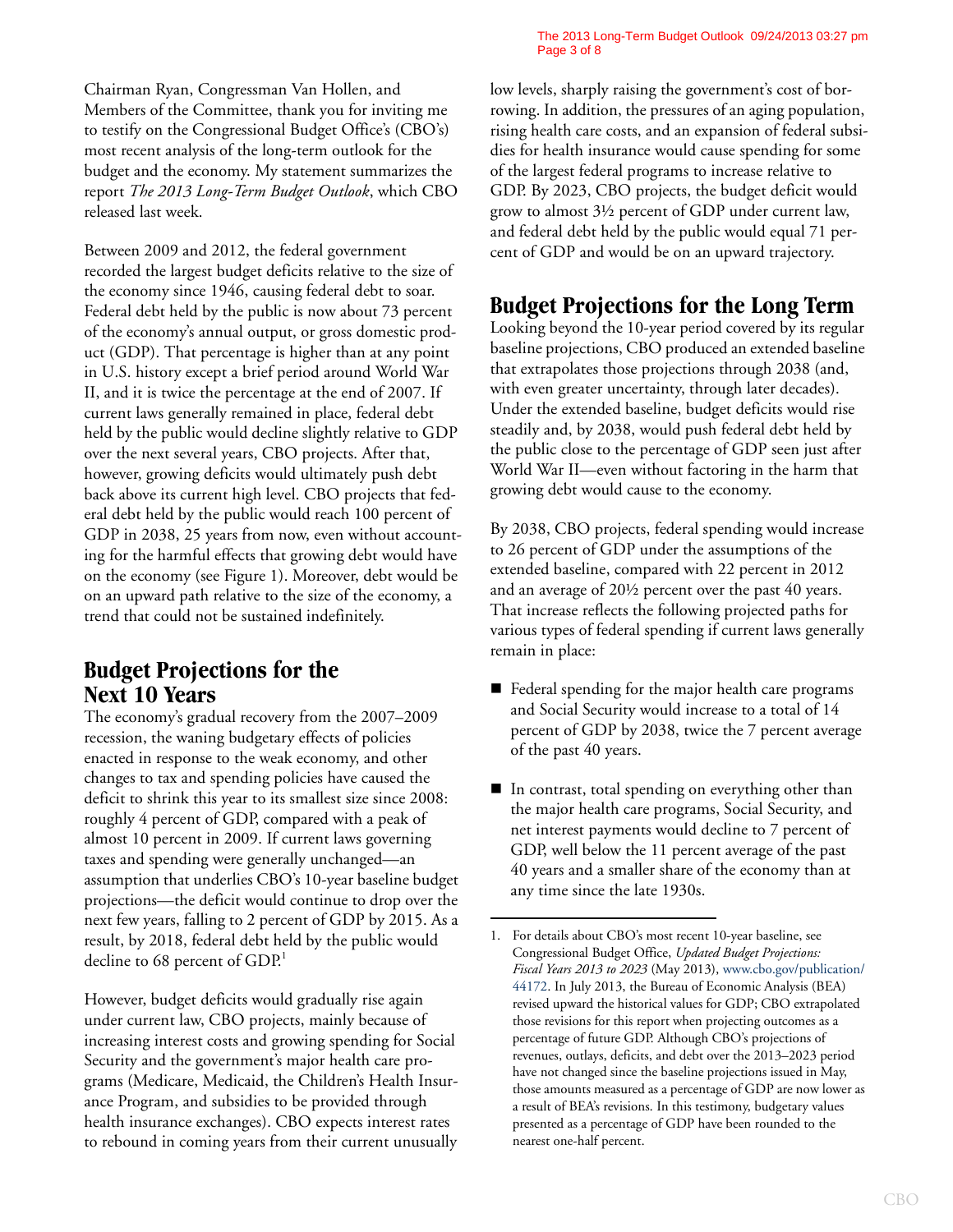ir are e eer e iee urilige ei e grei uge ie ree i e ger ur e uge e e. ee urie e **rer**  $T 2013 L-TB O$ reee ee.

ĩ.

eee 2 212 e eer gere rere e rge uge eil reie e le e e ie 14 uig eer e r. Feer e e e ui i u 3 ere e e u uu r gr ei r u. erege i iger i i.. ir ee rie eri ru r r i i ie e erege e e 2. urre geer reie i e eer e e e ui u eie ig reie er e e eer er re. er eer aria eii u uie u e e i urre ig ee. re e er e e e ui u re 1 ere i 23 25 er r ee iu u ig r e ru ee grig e u e e e ee Figure 1. reer e u e ur reje e je e e re u e uie ieiie.

Budget Projections for the Next 10 ears e e gru reer r e 22 reei e ig uger ee iie

ee i ree e e e er ge eig lie e ue e eii ri i er i e ie ie 2 rug 4 ere re i e 1 ere i 2. urre gerig e eig ere geer uge ui uerie 1er eie uge reie eii u iue r er e e e er ig 2 ere 215. reu 21 eer e e e ui u eie ere.

eer uge eii u gru rie gi uer urre re i eue ireig iere grig eig r i euri e gere r e re r ar eire eil e ire e ur e rgr uije e rie rug e iure ege. ee iere re reu i ig er r eir urre uuu

ee r riig e gere r rig. ii e reure gig ui riig e re ei eer ui ie r e iure u ue eig r e e rge eer rgr iree reie . 223 re e uge eil u gr 3 ere uer urre eer e e e ui u eu 1 er e ue ur rer.

## Budget Projections for the Long Term

ig e e 1er eri ere i regur eie rei rue eee eie ere e rei rug 23 i ee greer ueri rug er ee. er e eee eie uge eii u rie ei 23 u u eer e e e ui e e erege ee u er rree iu rig i e r grig e u ue e e.

23 re eer eig u iree 2 ere uer e ui e eee eie re i 22 ere i 212 erge 2 ere er e 4 er. iree ree e ig ree r riu e eer eig i urre geer rei i e

- Feer eig r e r e re rgr i euri u iree 14 ere 23 ie e ere erge e 4 er.
- . r eig eerig er e r e re rar i euri e iere e u eie ere e e e 11 ere erge e 4 er er re e e ie ie e e 13.
- 1. Freiu ree 1er eie ee  $\frac{1}{2}$  grei uge ie  $\frac{1}{2}$ Y2013 2023 213 ..guii 4412 u 213 e ureu ii reie ur e iri ue r ere e reii r i rer e reig ue erege uure. ug rei reeue u eii e er e 213223 eri e ge ie e eie rei iue i e u eure erege re er reu reii. i ei uger ue reee erege e ee rue e ere e ere.